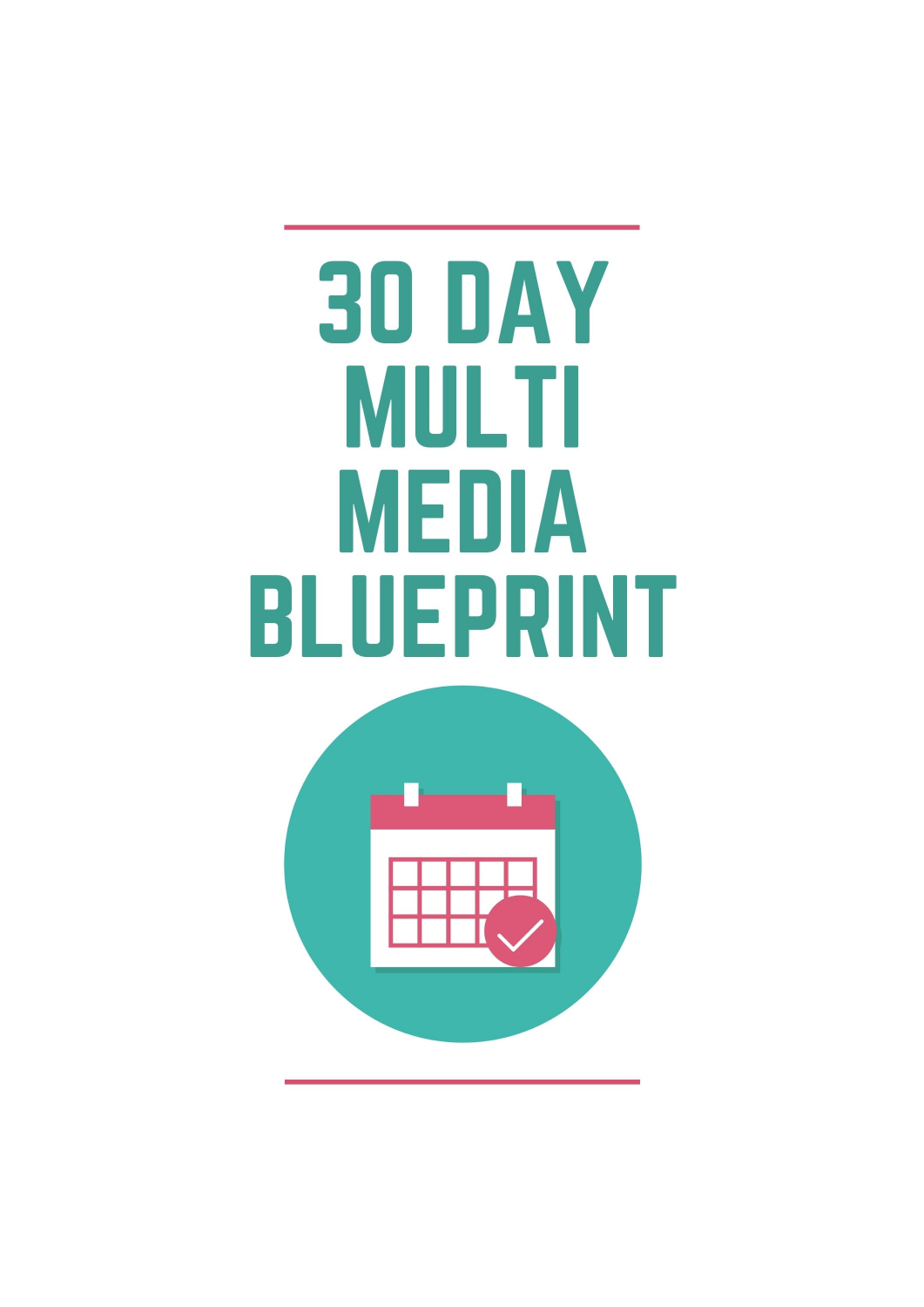# **30 Day Multi Media Blueprint**

In today's world of online marketing, content does not solely revolve around the written word. It used to be prevalent, but not more consumers are showing their preference for audio and video consumption, so you need to meet the needs of that demographic, too.

Some marketers are intimidated at the thought of creating audio and video files. Usually, this comes down to either a lack of knowledge about the process or a lack of confidence about how they look or sound.

The fact is, seeing and hearing you can help your followers create a stronger bond with you than static text can. You can even bypass the requirement of being on camera for video if you use slide presentations, which allows you to be competitive with the use of multi media formats.

#### **Day 1: Grab Your Video Platform Profiles**

Video channels are something you can create an entire brand around. So you want to stake claim to your channel name as soon as you can. There are many video platforms, like Vimeo – but YouTube is one of the most popular, and also the second biggest search engine in existence.

You also want to grab the profile on any other social site that allows video, live or recorded, such as TikTok, Instagram, SnapChat and Facebook. You can use your real name, a keyword phrase or a brand name but make sure it's the same on all platforms.

# **Day 2: Go to a Pro for Video Channel Branding**

Branding will be an important part of building a following. Like an eCover is for a book, the branding for your video channels helps people recognize your work and see at a glance what your videos are all about.

If you're not comfortable creating graphics yourself, hire someone on Fiverr or UpWork who can create a channel header, thumbnails and other brand elements you need for your video channel.

# **Day 3: Set Up Space for Recording Videos**

Video recordings don't have to be produced by a professional, but there are some minimal expectations your audience will have. For example, when they're watching your videos, they expect you to have good lighting where they can see you.

They don't want to watch a video where there is clutter and a mess behind you or all around you. So create a special place in your home where you record that looks nice and allows for good lighting.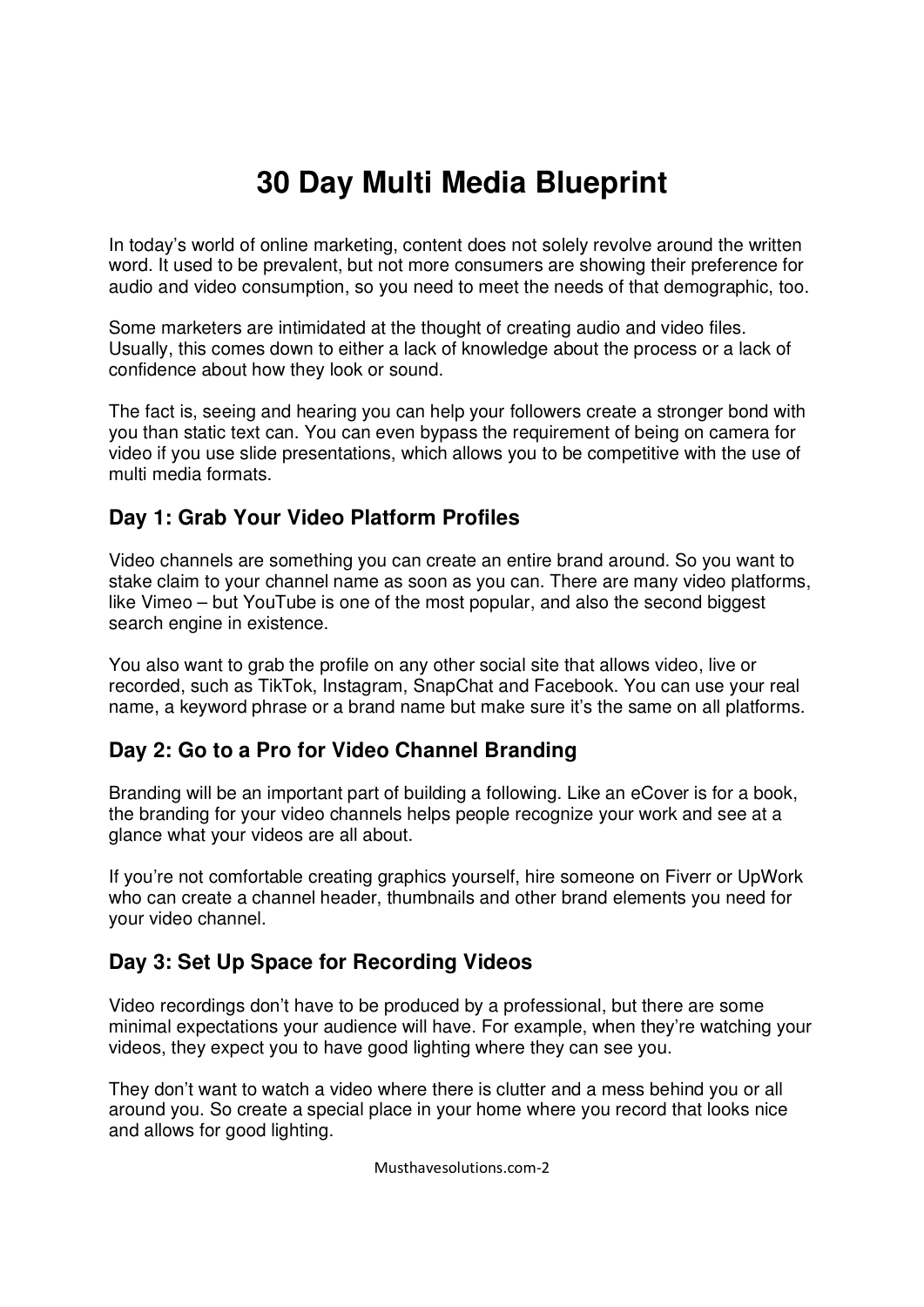# **Day 4: Invest in Lighting and Recording Gear**

Sometimes, your home's lighting isn't enough to create a well-lit environment. So you may need to purchase some inexpensive gear that helps illuminate your surroundings whenever you plan to record.

Sometimes, all it takes is picking the right time of day to record, when natural lighting is at its strongest. To record, you can use a smart phone camera or any type of recording device, as long as it delivers a clear picture that isn't grainy.

#### **Day 5: Download or Create a Template Slide Series**

For those who opt not to be on screen, you can use slide presentations or capture your online screen instead. If you're teaching people how to do something, like how to set up a blog, then you can use screen capture software.

If you're wanting to talk about a topic, but don't want to record a blank screen, you can use a PowerPoint or Canva slide template to type out some main points and talk in the background as you go through the slides your viewer will be watching.

#### **Day 6: Choose a Tool to Edit Your Videos**

Regardless of how you're recording or what's on the screen, you'll want to edit it after the draft is complete. You can either buy a tool like Camtasia, or download the free version called CamStudio.

Using this tool, you can add an intro and outro video clip, add text on the screen, transitions from one part to another, and even highlight the cursor to show what you're doing better.

# **Day 7: Map Out the Content for Your Video**

Start today with an idea of what your first video is going to be about. You can get a general idea or outline as you would the chapters for a book. Sometimes, it helps to outline so that you have something to reference and keep you from getting offtrack or forgetting where you were going.

You can create an informative video that educates your audience, entertain them, answer questions, conduct a product review and more. You can even create a response video to someone else's video where you share your thoughts about something.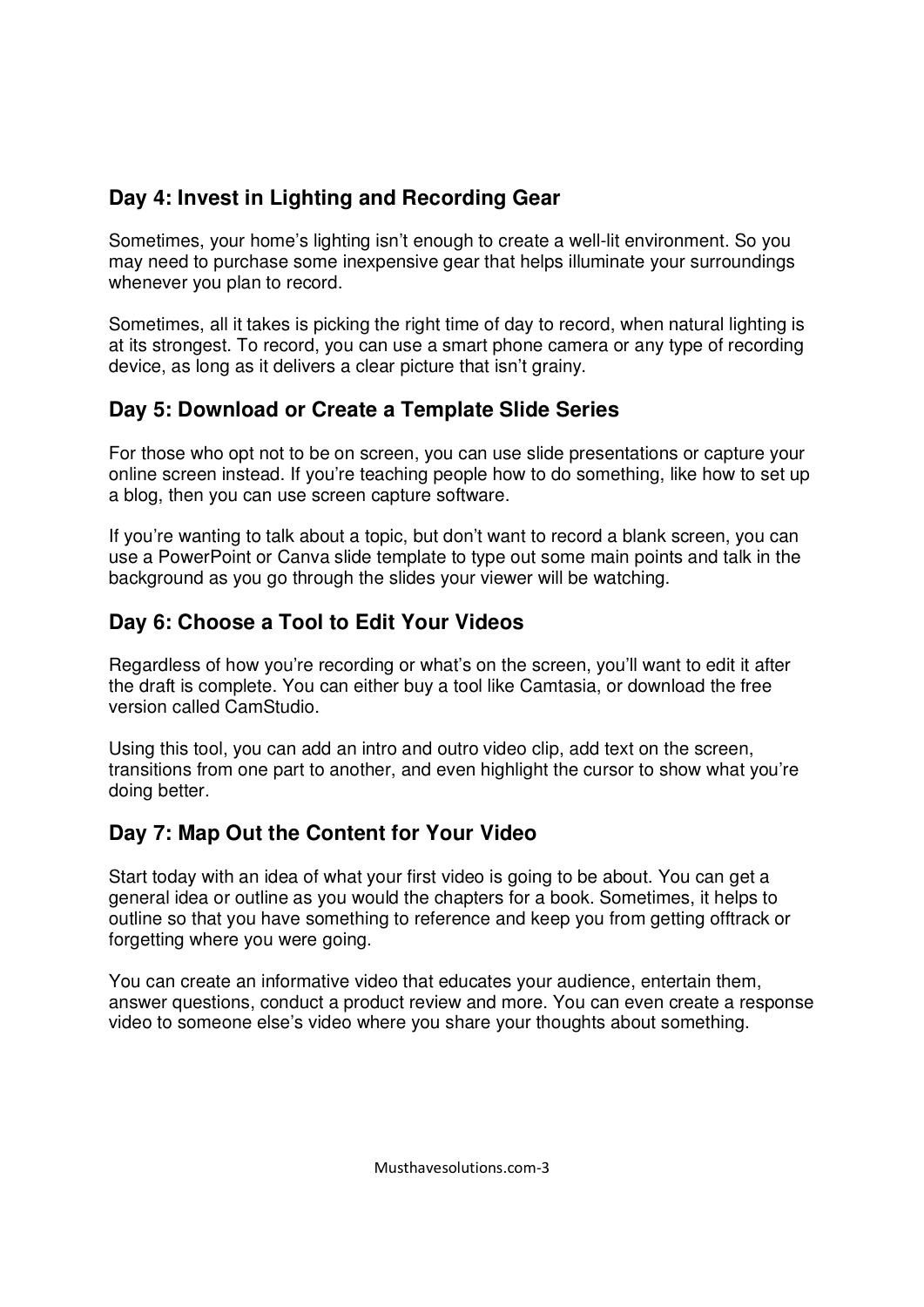#### **Day 8: Make Your First Video and Edit It**

Once your outline is ready, start the recording process! Don't worry about doing any retakes. Just keep recording at each point if you mess up because you can go in and remove the parts that have errors in them.

A few things to keep in mind are that, while your space is neat and tidy, you need to be, too. Be presentable onscreen. A niche leader should look clean – not disheveled like they just rolled out of bed. Save the video you create as an MP4.

#### **Day 9: Create a Call to Action and Choose a Thumbnail**

Just as your eye is drawn to an eCover that looks professional on Amazon, the same rings true for thumbnails on YouTube. Whenever people search for a topic on this social media site, they look for a thumbnail that looks promising.

Learn how to create thumbnails with text and don't just choose whatever pre-filled image looks best from the options they give you from the video stills. You also want to make sure that when you upload your video, you have some sort of call to action included.

Do you want them to download their free gift? Click to read more? Buy something? Leave a comment? Share the video with others? Have a call to action that gives them directions on what to do and have it written at the end of the video for clarity.

# **Day 10: Make Sure Your Video Is Search Engine Optimized**

Optimization of your video content is a great way to help make sure it gets chosen to be presented to consumers who are searching for that information over the content of your peers.

Make sure your video file name includes a keyword or phrase, like ketotips.mp4. In addition to that, use keywords in your description effectively (not like spam) and in the title of your upload, too.

Search engines also like for video content to have captions enabled for those who can't hear well, and they want your upload to be placed in the right category, to help people navigate to your content better.

# **Day 11: Choose the Option to Let Others Share Your Videos**

Because YouTube is a social network, it's important that you honor the social sharing abilities it's giving you access to. Some people who create videos are stingy in allowing people to share their content.

Musthavesolutions.com-4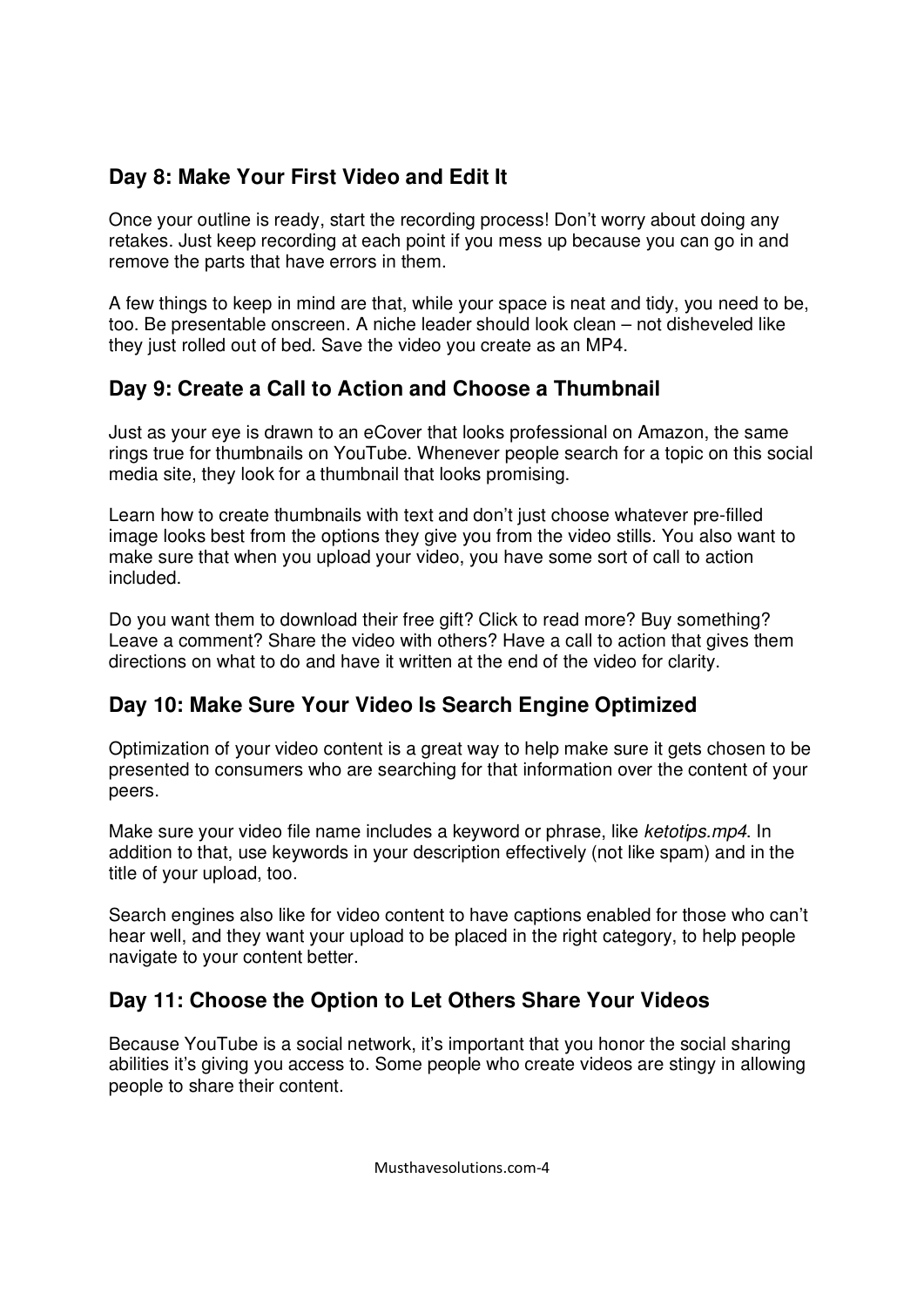You want to enable sharing and embedding options. If you have your branding in place within the video, both verbally and written, you'll be able to enjoy the traffic perks of letting your competition use your videos to educate and inform their audience.

#### **Day 12: Put Your Video in the Feeds of Social Media Followers**

Start the sharing process yourself once your video is published. Start by embedding it on your own blog. You can add your own commentary to go along with it and then share the link to your blog post on other social sites like Facebook.

Some social sites will allow you to share the link directly to the video itself, so if you're not trying to get them to your site, but instead get them to subscribe to your channel, you can use that option.

#### **Day 13: Conduct an Analysis on Your Videos**

You never want to ignore the effectiveness of your video marketing efforts. It does you no good to create and publish video content unless you see how it benefits your business.

Look at the analytics today to see which videos are working well for you in terms of getting people to watch longer and engage in the comments section. Look to see when people are watching, so you can upload at the right time, too.

#### **Day 14: Put Yourself on a Video Creation Schedule**

A content creation publishing schedule will help you manage your tasks and time better. Look at how long it takes you from start to finish – from brainstorming the idea to final upload – and then make a publishing plan that fits in with your daily or weekly schedule.

You can create videos one at a time or record in batches to make the process easier. It all depends on your surroundings, your family schedule and other factors. Make sure your content is varied for your channel, unless you need it to all be one type of recording or slant.

Once you're ready, you can use an automation tool to publish the videos for you on a schedule you decide. That way you don't have to constantly log in and publish them every time.

#### **Day 15: Turn Your Video Into Other Forms of Media**

Your video has great potential as is, but why not make it go further? You have it uploaded to YouTube. But you can extract the audio portion and turn it into a podcast episode, too.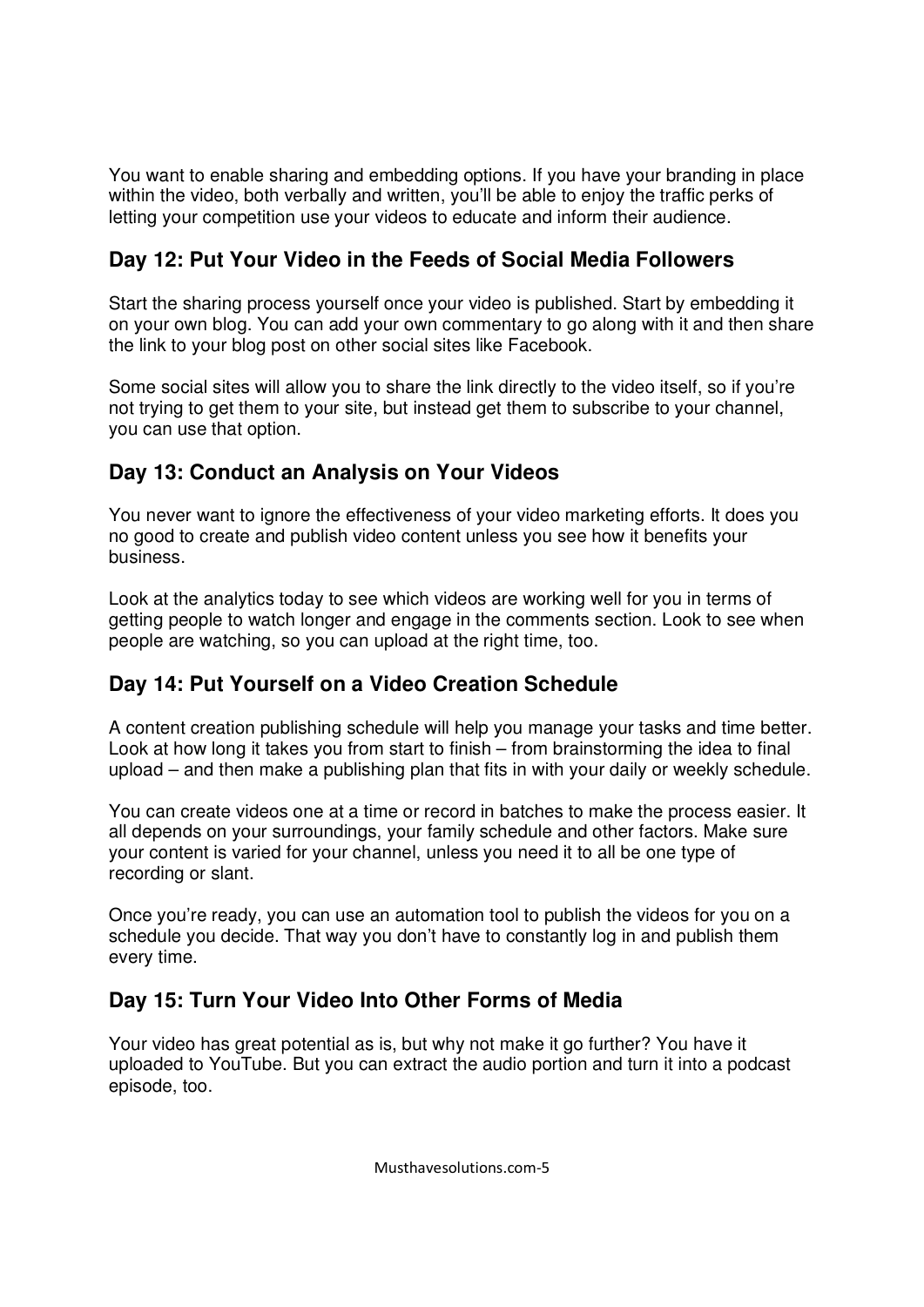Another thing you can do is turn it into a text-based transcript and use that content as a written blog post or post on your various social media accounts. You can also chop it up into smaller snippets for social media, like 60-second soundbites for TikTok.

# **Day 16: Get Good Gear for Recording Podcasts**

Video isn't the only hot media format making inroads with consumers. Audio is just as popular. People love listening to audio files on the go, and it's a relief for many not to have to be glued to the screen as with text or video.

To start using audio in your marketing efforts, start with some decent recording gear. If people are listening only, you need to have good recording equipment, like a Blue Yeti microphone and a stand – or even one that's cheaper, but of good quality.

You may want to hunt down some royalty-free music you can use for intro and outro clips, just like a radio station uses for talk radio channels. You also may want to get a pop filter to eliminate any extra recording noises from the way you speak.

# **Day 17: Make Sure You Have a Soundproof Recording Area**

Having background noise can ruin an otherwise wonderful recording. You can ask people in your house to be quiet, but it never sounds quite as good as making sure your recording space is somewhat soundproofed.

Don't worry – you don't have to have an entire room professionally soundproofed into a studio. You can strategically place things like cushions and flooring in your room to absorb echoes.

You can also buy a foam stand that surrounds your microphone area but that's small enough to sit on your desktop, so that distracting sounds are eliminated from being picked up by your mic.

# **Day 18: Choose a Show Topic Based on Your Niche**

Today, you want to map out a topic for your podcast channel. You can go broad or narrow. For example, you can do a show on relationships in general or dating for millennials.

Your show can be all about gardening or just about container gardening. Come up with an overall idea for a podcast. This should be broad enough so that each week, or whenever you upload a new show, you'll have something to talk about without a struggle.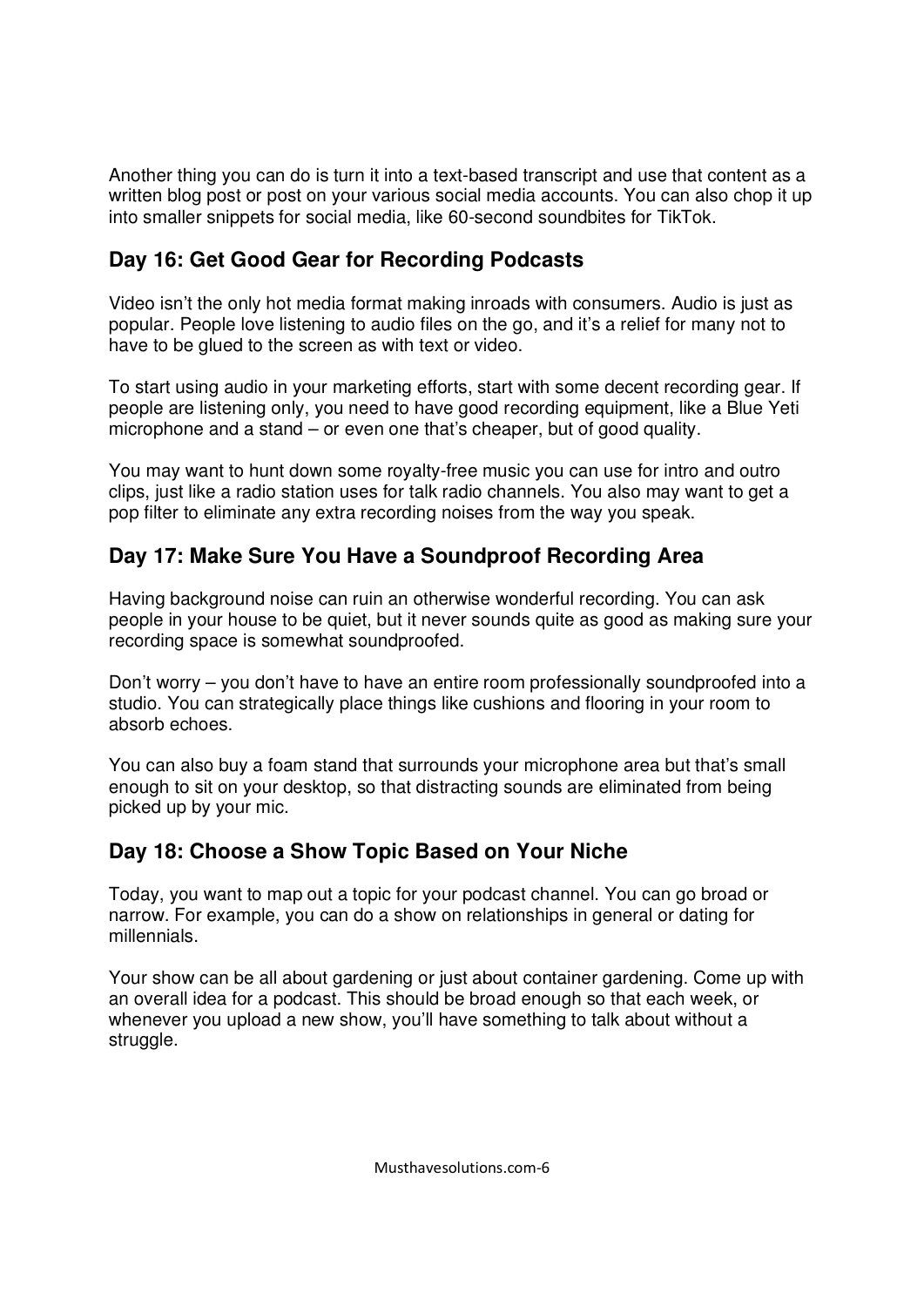#### **Day 19: Create Bulletpoints for Your First Show**

Once your main idea is ready, outline the notes for your first show. You can jot down a few reminders like bulletpoints to keep you on track with your topic and help the show flow smoothly.

You want to aim for approximately 20-30 minutes, but there are shows that are more or less than that amount, so don't worry if yours falls outside those parameters. Don't write a script because it will be obvious that you're reading.

#### **Day 20: Go Through the Draft Recording Process**

Before you hit the record button, you want to double check that your space is set up correctly to filter out noise. Make sure you have your notes in front of you and a glass of water to keep your mouth hydrated while doing a lot of talking.

Give it a little test run for a minute and play it back to see if there's anything you need to fix before you start recording in its entirety. Remember – you don't have to start over if you make a blunder. Just be quiet for a couple of seconds so you'll know where to edit that part out and resume recording.

#### **Day 21: Edit Your Episode to Perfection**

Even though you may feel as if you recorded a flawless presentation, chances are it needs to be cleaned up a bit. You can use audio editing tools like Audacity to do things like clean up places where you said "um" too often or "uh."

You can also use it to insert any promos as well as an intro and outro recording to help brand your podcast for your listening audience. Learn how to use the tool you're working with and bring your podcast to perfection.

#### **Day 22: Choose a Podcast Platform and Upload Your Episode**

You'll need to choose where you want to host your podcast and then upload it. There are so many different platforms, and many of them have built-in monetization options so you can start profiting from your subscriber list.

Consider some of the most popular ones, like Anchor.fm, Google Podcasts, Apple Podcasts, Amazon Music, and Spotify. Working with a platform like Anchor, they'll ensure your podcast is syndicated on other platforms for you.

#### **Day 23: Employ the Use of SEO for Your Podcast**

Just like text content, your audio files need to be optimized for search engines, too. You'll be able to do this by using keywords and phrases in the episode titles, file names and description area, too.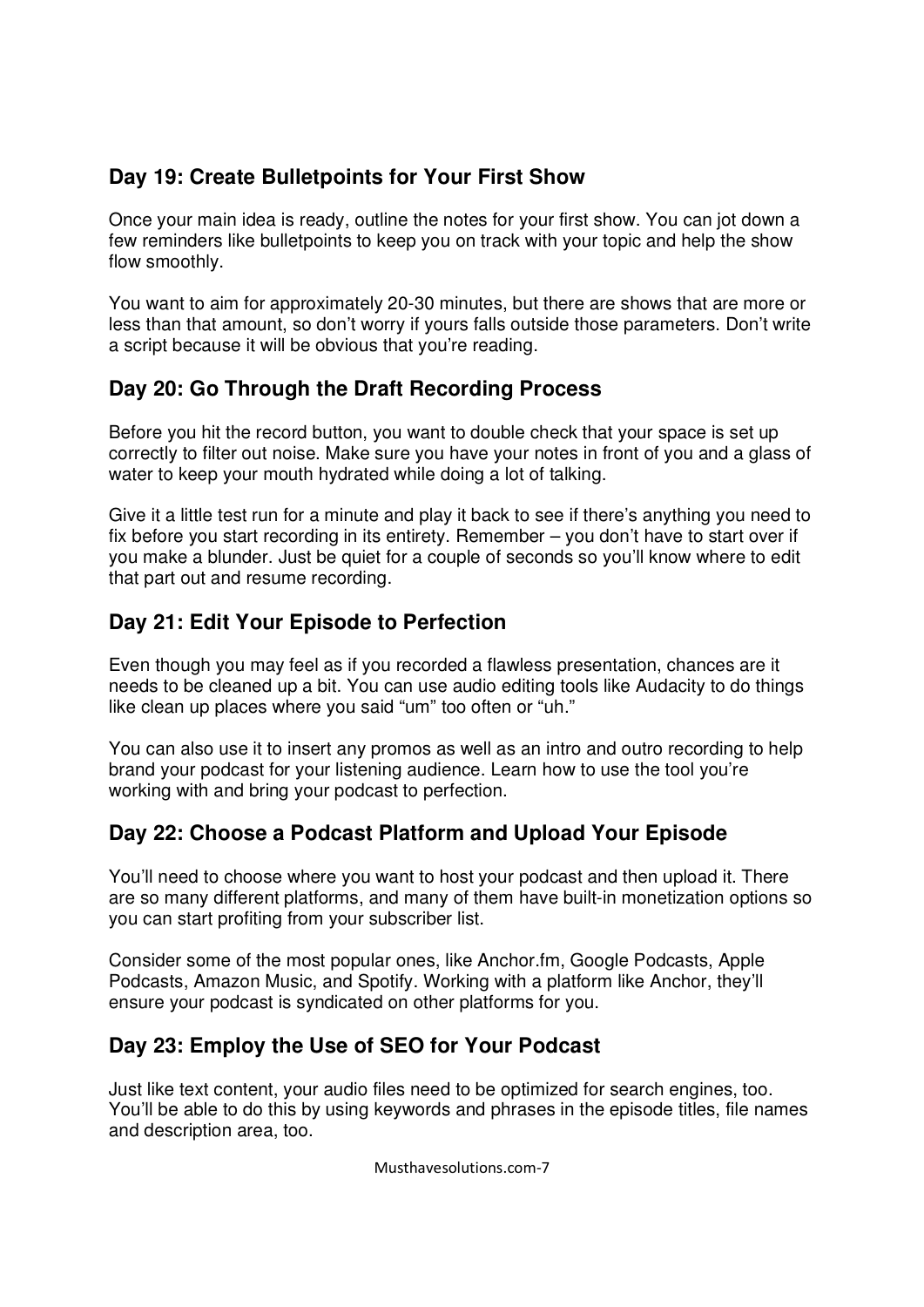# **Day 24: Make the Most of Your Description Area**

In your description area, not only do you want to make sure you have keywords and hashtags included, but you want to really let the audience know what the show is about. Your show notes can include other things, too.

You can link to anything you specifically discussed, like websites and products (including your own or someone else's). Any time you mention in the podcast that you'll include a link to something, make sure you add that in the notes so you don't forget.

#### **Day 25: Use Snippets of Your Podcast as Teasers**

You can use portions of your audio show to bring listeners onboard. Pick some really interesting moments and extract them for teasers and trailers. If you use Anchor, they have this feature built in.

But instead of just a snippet of audio, they put the words to a slide presentation and turn it into a video you can share on social networking sites. They only grab up to 60 seconds, so choose carefully.

# **Day 26: Create a Guest List of Potential Co-Hosts**

Sometimes, you don't want to shoulder the burden of carrying the entire show on your own back. It helps to have someone else to banter with, and if you don't have a call-in audience yet, then a co-host can alleviate the pressure you feel.

They also bring another level of expertise and opinions, which makes for a more interesting podcast. Look for people in your niche who have experience with podcasts or who don't mind being recorded for one.

# **Day 27: Transcribe Your Episodes Into Blog Posts**

You started your podcast with some bulletpoints to remind you of what to say. Once your podcast recording is complete, you can transcribe it word for word (extracting any awkward pauses like "um" or "uh," and turn it into a traffic-pulling blog post.

You're basically repurposing your audio content into text. You can also include the link to the episode in the blog post. Another thing you can do to repurpose it is use the transcript to paste it into a series of slides and record a video presentation of it for your video channels.

#### **Day 28: Learn How to Use Microcasts for Audience Building**

Small bits of audio are growing in popularity. Some people use microcasts, which are anywhere from 0-10 minutes in length, instead of longer podcasts. These are perfect for